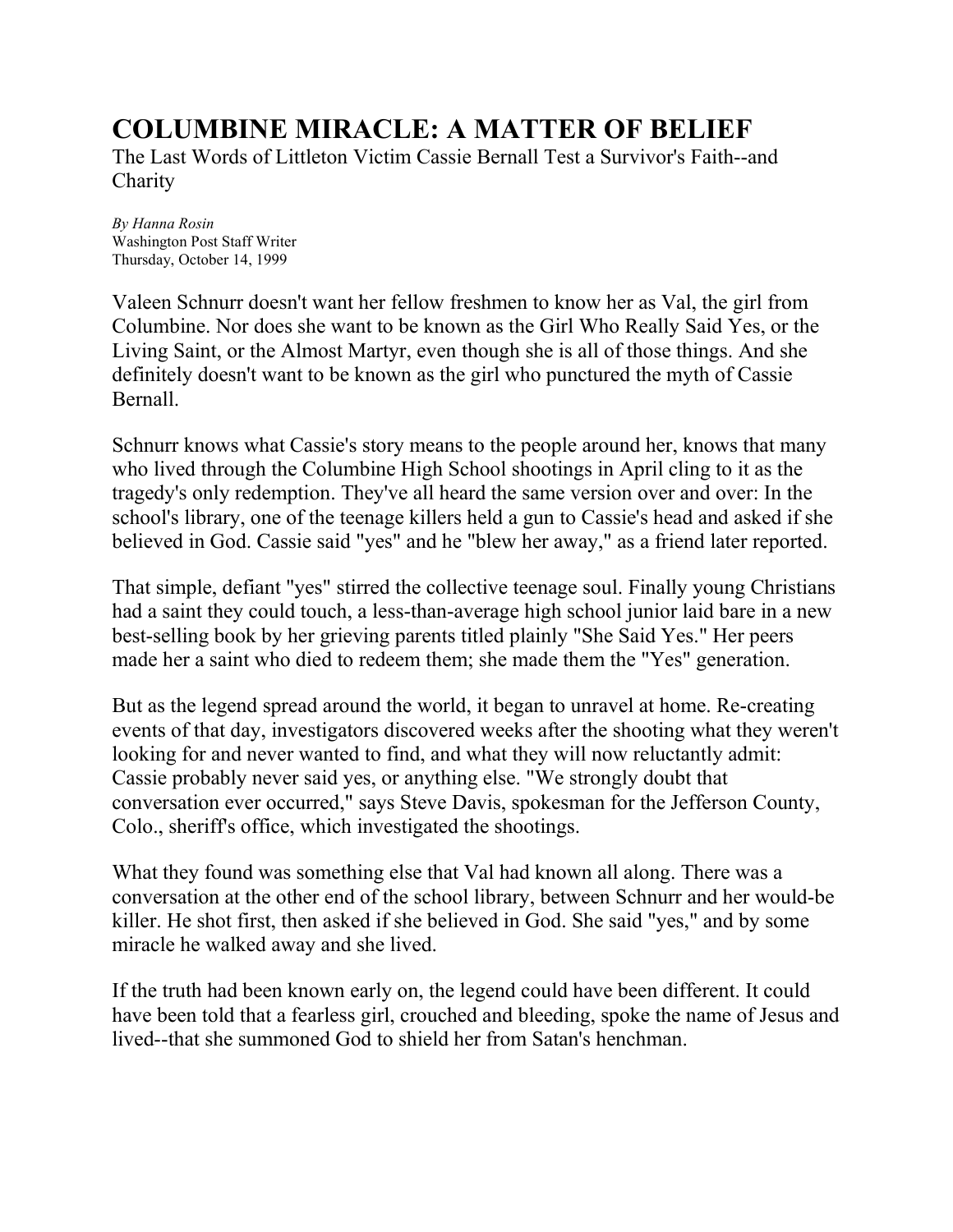But the truth wasn't known, and now that it is, it barely reverberates. Even so, why does it matter? In questions of death and faith, it's the power of the story that counts, the tale that helps the mind grasp the unfathomable. Compared with that comfort, the truth is a trifle.

Should the believers accept the literal truth, they'd be left with a hopeless equation: Schnurr said yes and she lived, but saints and martyrs don't live. Saint Cassie probably said nothing and died.

It's a puzzle that Schnurr, 19, has no interest in solving. Because while it's frustrating to see someone else canonized for your miracle, the stakes here are too high. She'd have to confront two grieving parents, tense neighbors starved for hope, and an American Christian community that's found its most effective symbol in decades.

Anyway, Schnurr is devout enough to know that faith doesn't depend on the details- that if Cassie's example brings teenagers to Christ, that's what's important. Plus, Schnurr came out with her life, and right now the mundane details of an average day are miracle enough.

"The last thing I want is for someone to call me a hero," she says. "I don't want to be famous or get any title. I just want to live my life and be me."

# Doubt and Suspicion

Even in easier times, Val Schnurr is the type to dodge attention. She isn't shy, she says, only self-contained and "media-unfriendly." Ask if she'd consider writing a book, and she balks. "I'm pretty uncomfortable with publicity," she says, speaking by phone from her parents' home, where she's spending the weekend. "I don't really like things that draw more attention to me."

As a freshman at the University of Northern Colorado in Greeley, about an hour and a half north of Littleton, she's trying hard to establish a routine and is almost succeeding. Her days are filled with making new friends, studying for midterm exams, trading an English major for psychology ("I'm really interested in why we dream"), going to football games and being a residence-hall adviser.

Still, her recent past intrudes. Part of the normal freshman routine is asking where you're from and what high school you went to, so Columbine often comes up. But most of her peers don't press the subject, and only her closest friends know she was shot.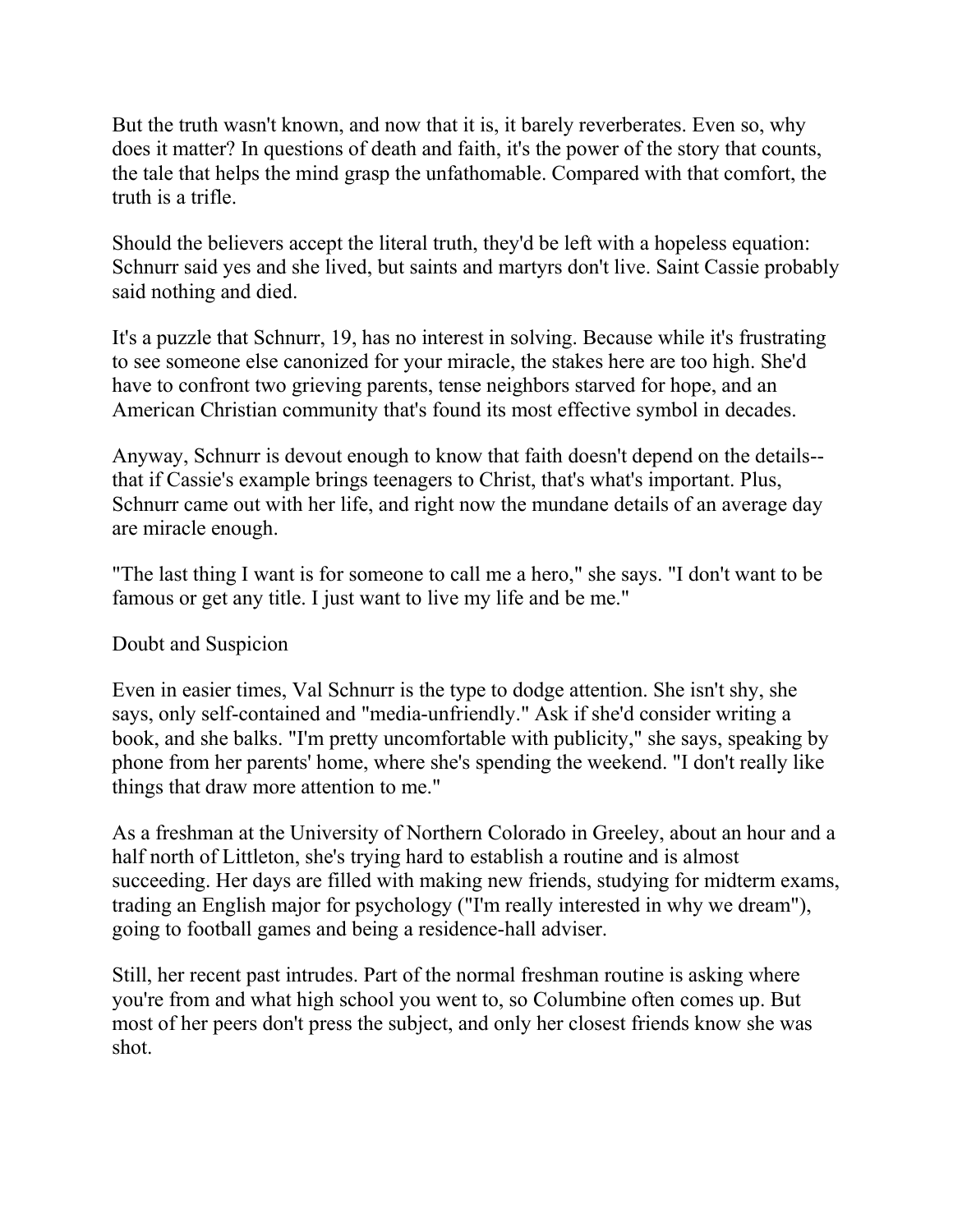Flashbacks come every so often. One hit a month ago when a fire alarm went off in the dorm. Then there's her ever-present reminder--the purplish scars on her arms. "I can't look at those every day and say, 'Gee, where did those come from?' " she says. "The physical wounds are a constant memory." And now the Colorado winter is coming, so her long sleeves won't look out of place.

But sometimes she can't escape being shadowed by Cassie's story. Like many of the devout Christian teens who lived through the shooting, Schnurr, who was raised Catholic, occasionally speaks at evangelical youth rallies. At these events, the teens will recall their bloody encounter, sometimes in spiritual terms, and their struggle to overcome it. Most are received with tears and applause. Schnurr gets a dose of suspicion.

Once she told her story at a youth rally honoring Cassie and Rachel Scott, another born-again Christian teen who was shot, and Schnurr says she could feel people looking at her funny.

"No one really comes out and says that never happened. They just skirt around the issue. Like they ask, 'Are you sure that's how it happened?' Or, 'Could your faith really be that strong?' " she says.

"People thought I was a copycat," she recalls. "They thought I was just following the bandwagon. A lot of people just didn't believe my story. And you know, it gets frustrating. Because you know in your heart where you were and what you said, and then people doubt you. And that's what bothers me the most."

Schnurr's story is the same one she's been telling since she came out of anesthesia after her first surgery to remove the 34 pellets that pierced her arms and torso. Her parents, Mark and Shari Schnurr, remember it perfectly, as they'd been anxiously pacing her hospital room waiting for her to speak. As she told them in bits and pieces, and later repeated to the investigators, she and some friends were studying in the library, along with a few dozen more kids. They heard shotguns and screams, and everyone crouched under the tables.

At some point, Schnurr looked up and saw boots first and then a shotgun. She was whispering prayers when the first blast hit her and knocked her to the floor, bleeding. She whispered more loudly, "Oh my God, oh my God, don't let me die."

Do you believe in God, one of the shooters asked.

"Yes."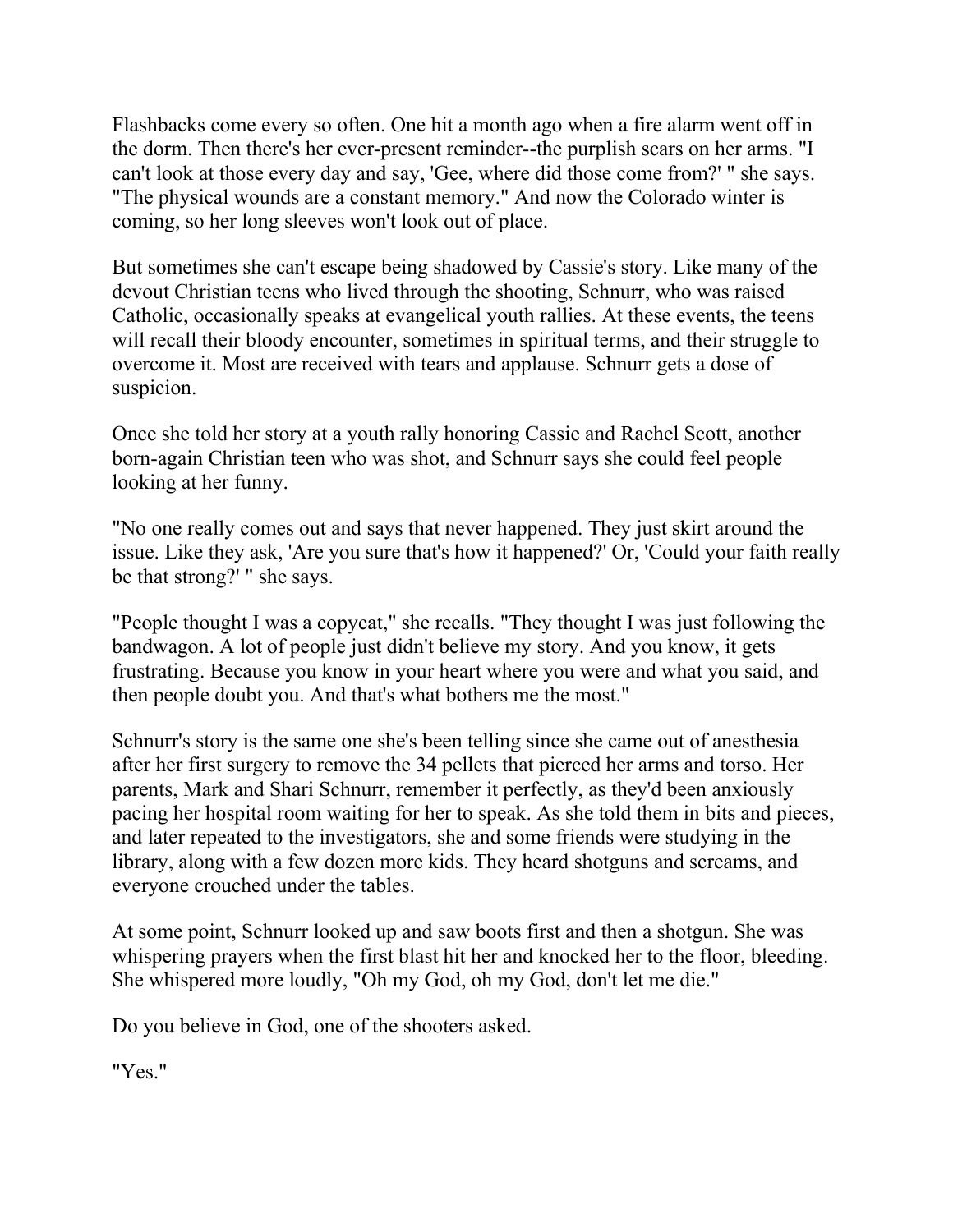#### "Why?"

"Because I believe, and my parents brought me up that way," she answered, and crawled away while he reloaded. He didn't shoot at her again. "It didn't really cross my mind that something bad would come from my answer," she says now. "He asked and I couldn't say no. I don't think of it as bravery. I think of it as what I said because it's true, because it's just me. What else was I going to say?"

# Taming Cassie

At first, the Schnurrs thought of their daughter's story as parallel to Cassie Bernall's, unconnected, if less well known, and with a happier outcome. Neither anticipated the copycat comments, and when they began, Val's parents turned fiercely protective.

"She has a beautiful story," says Shari Schnurr. "Then to have people question it to her face--well, that will shock anyone. You're not going to want to talk anymore. And why shouldn't she be able to talk freely? Why shouldn't she be able to tell her story without anyone second-guessing her, putting her on trial, cross-examining her?"

The announcement of the Bernalls' book made things even more tense. The Schnurrs had been meeting with investigators, poring over the tapes of the 911 calls and transcripts from witnesses, and knew what the investigators had concluded about Cassie's story. And they also knew the investigators had already told the Bernalls. ("Yes, it was brought to their attention quite some time ago," Davis confirms.)

The knowledge put the Schnurrs in a difficult position. No one wants to unravel a comforting narrative grieving parents take from their daughter's death, especially when their own daughter survived. But to say nothing felt like lying in silence.

"When you see a book that says 'She Said Yes' and you pretty much know what went down, what it's based on, it's just hard," says Mark Schnurr. "You want the truth for these kids, but you also don't want them to go through any more conflict."

One Sunday night in June, the Bernalls invited the Schnurrs to meet with them and their publisher, Chris Zimmerman, from a small Christian publishing house in Farmington, Pa., called Plough. Val told her story, and the Bernalls told theirs.

The Bernalls said they wanted to write a book mostly about Cassie's remarkable transformation from a teen obsessed with death-rock, vampires and self-mutilation to a Christian. They asked if they could include a section on Val. She agreed to a brief mention, nothing more.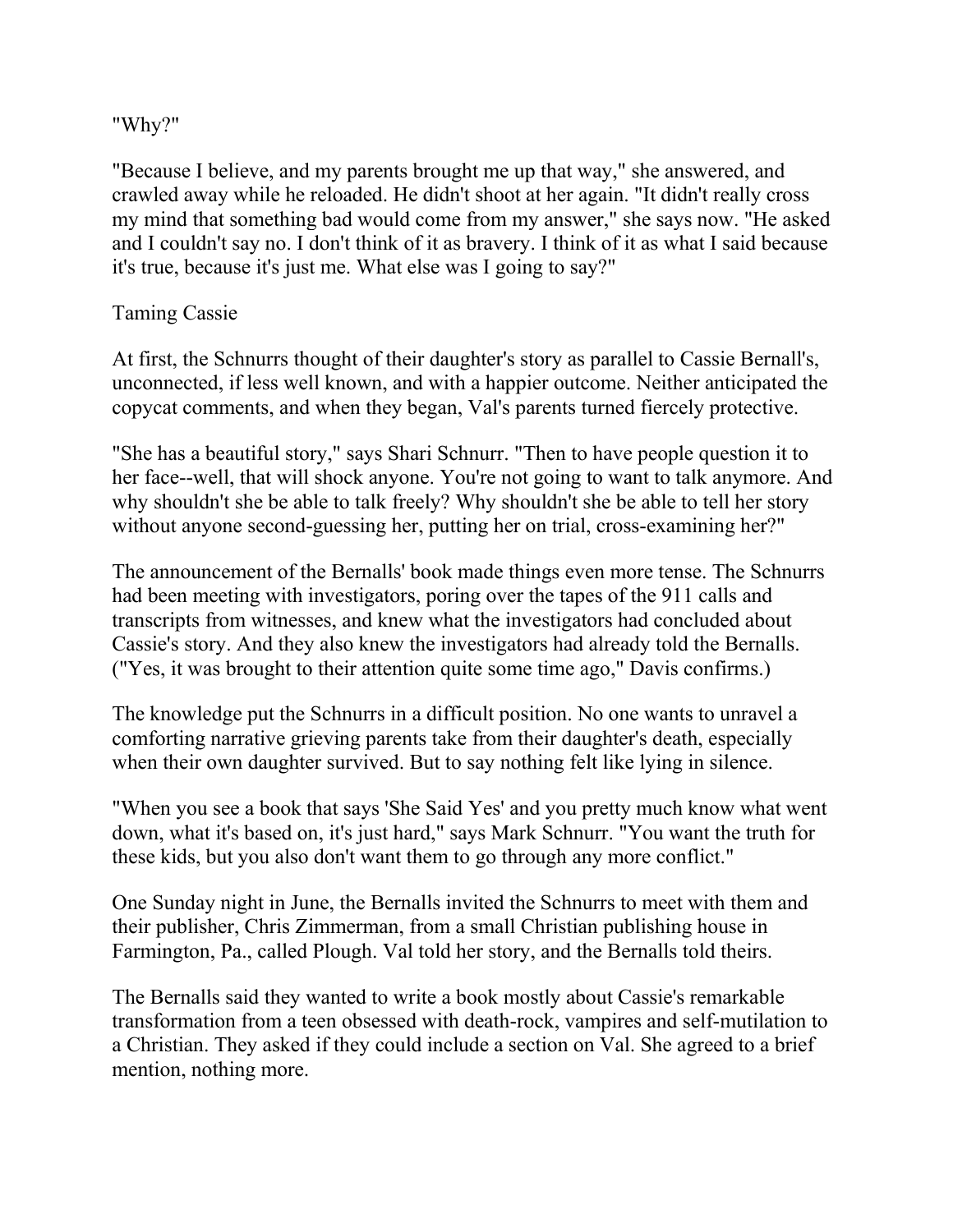After the meeting, no one could feel annoyed with the Bernalls. "I felt very sorry for them dealing with losing their daughter," says Mark Schnurr. "They had so much sadness." And even though the book only acknowledges briefly that "the exact details of Cassie's death--may never be known," no one begrudges Cassie's mother, Misty, her project. Most people have come to terms with the book the way Shari Schnurr has, as "Misty's way of healing."

Instead, the hard feelings have transferred onto the publisher. After their meeting, Mark Schnurr sent an e-mail to Zimmerman asking him to wait until the investigators issued their final report before publishing the book. "If you go ahead and publish the book, just be careful. There's a lot of conflicting information out there," he wrote.

The book is out and climbing the New York Times bestseller list. But the fights over who said what haven't stopped. Zimmerman defends his position aggressively, providing reporters' transcripts of three students in the library who swear by the original Cassie story. The Rocky Mountain News reported that one of those witnesses, Craig Scott, the original source for the Cassie story, pointed out to investigators the table where he said the conversation occurred, and it turned out to be Val's, not Cassie's.

One key source is Emily Wyant, Cassie's best friend, who was crouched right beside her, and the only eyewitness to her shooting. "Once she started hearing all that," Wyant's mother told a reporter from Salon magazine, "she said, 'That didn't happen. Why are they saying that?' " Wyant says she spoke to the Bernalls, but they say Emily never denied Cassie said yes.

While they won't discuss the details, investigators are still clear on the big picture. Most people in the library that day confirm their account. "To have one, two or three witnesses say something happened is one thing," Davis says. "But when you have 10, 20, 40 saying something else, that carries a lot more weight."

Ultimately, Zimmerman and the Bernalls fall back on their best defense, that the book barely discusses the moment of Cassie's death. Get beyond its title, and the book is a raw and moving account of the Bernalls' struggle to tame their daughter in the years before she transferred to Columbine--a guidebook for frustrated Christian parents.

Misty Bernall herself says she set out to shatter the tidy saint myth. "Cassie was our daughter, so it's hard to think of her as a saint or a martyr," she says. "We wanted people to know Cassie was an average teenager who struggled with her weight and worried about boys and wasn't even a living saint."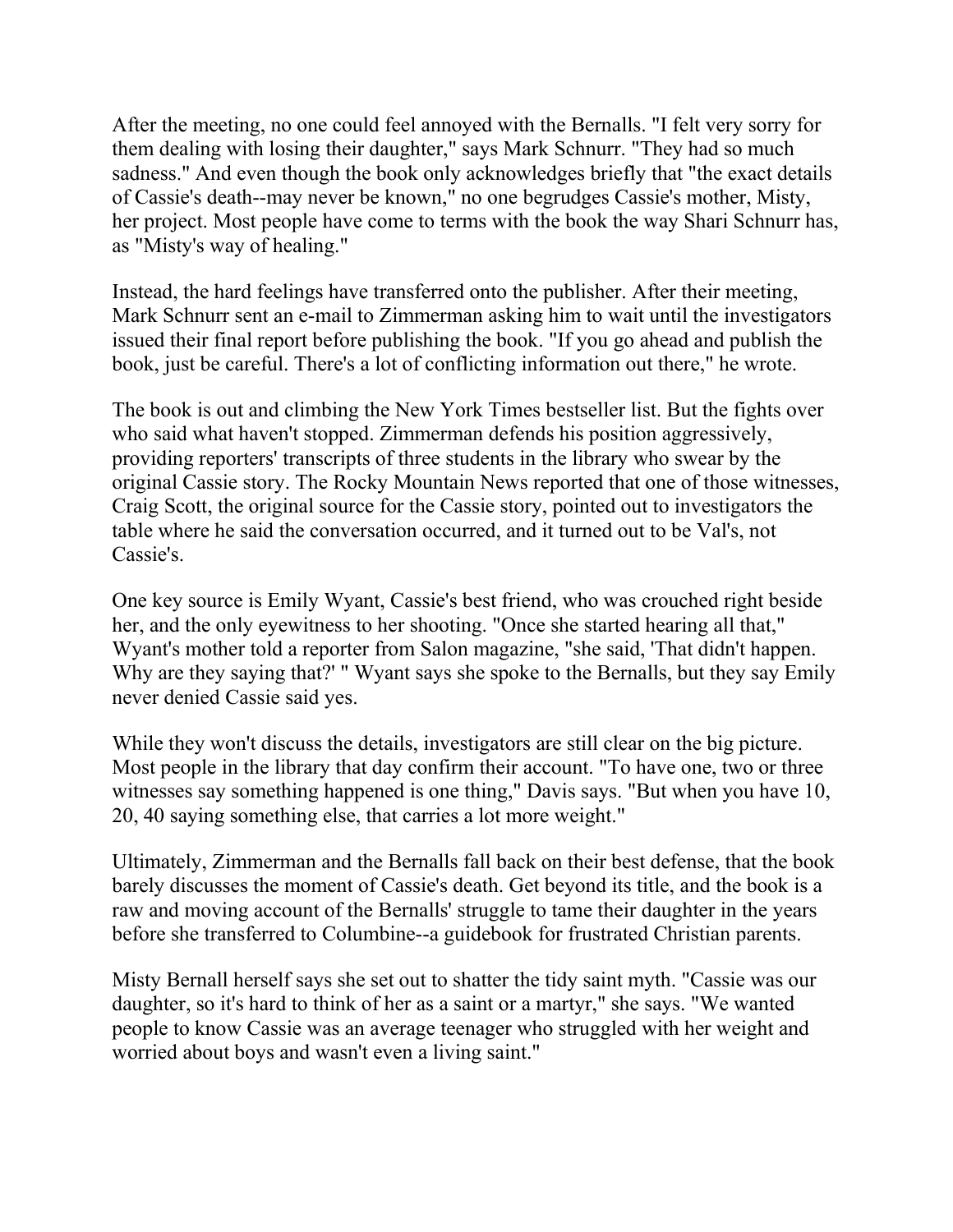"To make Cassie a saint would be all too easy," she writes in the book. "It is important to add that the daughter I knew was equally capable of being selfish and stubborn, and that sometimes she behaved like a spoiled two year old."

Indeed the most gripping parts of the book depict Cassie the anti-saint, the dark teen who traded such scary letters with her best friend that her terrified mother called the police when she found them. Stacked in her drawer, they said things like "Kill your parents! Murder is the answer to all of your problems," illustrated with a picture of "Ma and Pa" strung up by their intestines, bloody daggers piercing their hearts.

'That Could Be Me' Despite the nagging existence of Val Schnurr and Misty Bernall's best efforts to humanize her daughter, the Cassie myth has taken root. Because at this point, it's moved far beyond Cassie.

"You will never change the story of Cassie," says Dave McPherson, the pastor at the Bernalls' church. To illustrate how far it has gone, he tells a story of traveling to a remote church in Sudan a few months after the shooting. The congregation's first request was that he tell the story of Saint Cassie.

"The church," he says, by which he means Catholic and Protestant, worldwide, "is going to stick to the martyr story. It's the story they heard first, and circulated for six months uncontested. You can say it didn't happen that way, but the church won't accept it. To the church, Cassie will always say yes, period."

From the minute the story was reported, it clicked. "The day of the shooting, something popped into my head right then that told me we are the revival generation, that we will go to any extent to say yes to God, even to giving our lives," says Josh Weidmann, a high school senior and founder of Revival Generation, based in Littleton.

Before the shooting, his group had a few local chapters. Now it has an office in every state, sometimes several. And when members tour teenage revivals where survivors of Columbine speak, girls storm the stage begging forgiveness just at the mention of Cassie's name.

The Bernalls' book only feeds the myth. Because that's how the lives of saints have always been told, ordinary characters who rose to extraordinary deeds. "It's not like she was a super saint or magna cum laude or something," says Brooks Gibbs, who works with Weidmann. "Lots of kids have an older sister like Cassie. If you look at her testimony, how she was in the past, it's like, 'That could be me.' "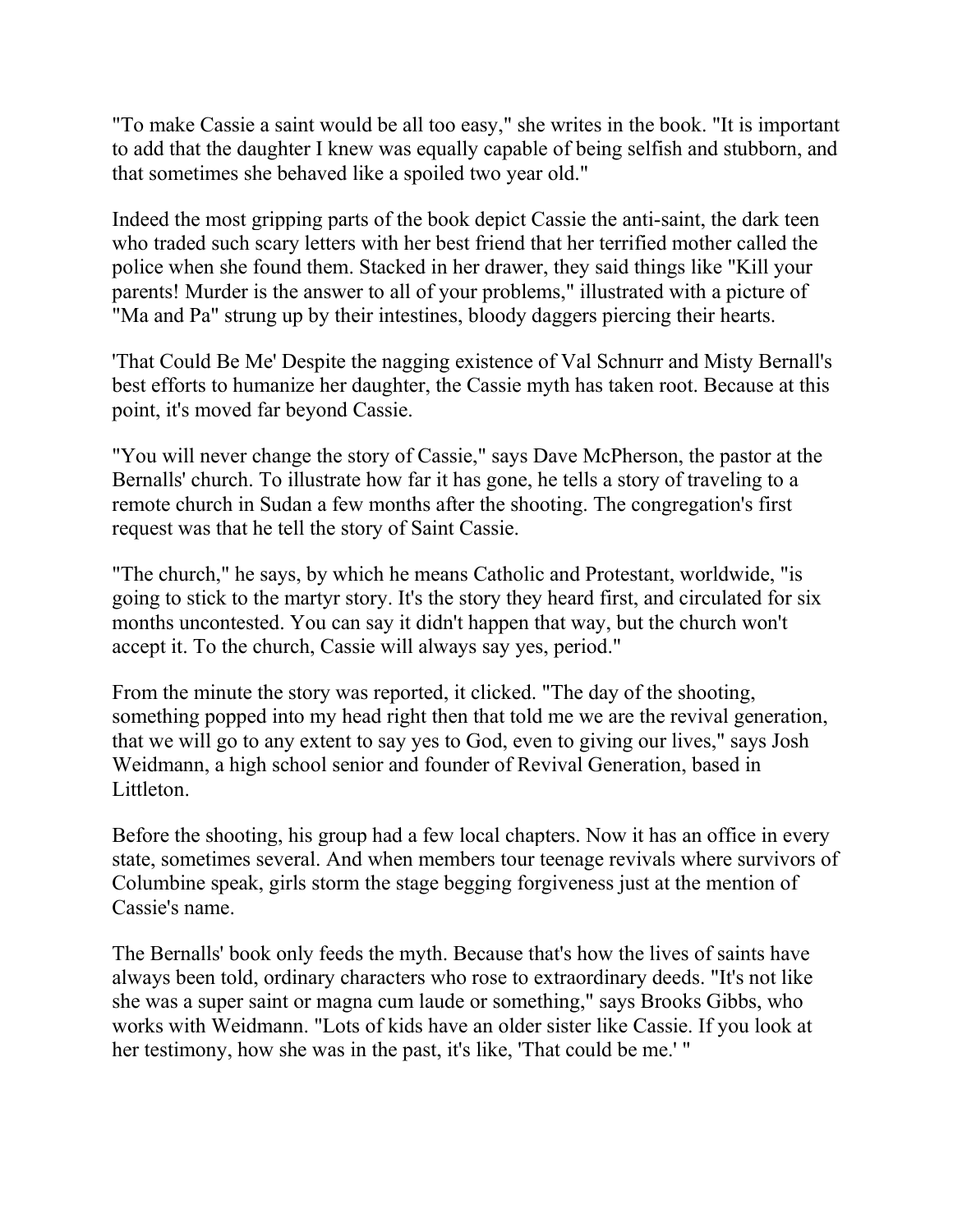Her story has sparked a kind of teenage hysteria, a Christian-sanctified death wish. "God has laid it on my heart that I'm going to be martyred," sophomore Tina Leonard told a Southern Baptist news service. "When I told one of my friends, he said, 'That's awesome. I wish it could happen to me.' "

As time has passed, many Christians have come to think of the Cassie story as proof of God's existence. A cover article in the current issue of Christianity Today argues that Cassie's "heroic yes, with the muzzle of a gun pressed up against" her, is this generation's defining moment, much as the assassination of President Kennedy and Martin Luther King Jr. was to the generation before.

Her "yes" defies modernity's self-centered secular humanism, the author writes, and answers definitively Time magazine's famous cover of 1966: "Is God Dead?"

"The fact that the killers brought God into it, more than once, made this episode 'more than just a schoolyard killing,' " the author writes. "Perhaps they thought that by shooting Cassie Bernall before she could answer why she believed in God would knock him off his throne--But the three-letter response to the killer's question was enough to turn the tide. It was, to borrow a phrase from Martin Luther, 'the little words that felled them.' "

# Facing the Future

For the families of the two girls, the dispute over who said what is fading into irrelevance. The saint has been canonized and floated beyond them both. And what's left is only the drudgery of moving on.

The rest of the world can expect no more of a satisfying conclusion. When they publish their final report next year, investigators plan to leave out what they've discovered about Cassie. Davis say it's because "whether Cassie said yes has no bearing on the criminal case." But privately, investigators admit they'll avoid puncturing the myth for the same reason Schnurr did: They won't risk incurring the rage of a community addicted to it.

Misty Bernall regards the future as a haze of pain. She doesn't worry about criticism that she and her husband are profiting from their daughter's death. They have nothing to fear, they say, since the worst has already happened.

"People can talk all they want, but we still have to deal with that empty room and the hole in our lives," Bernall says. She knows God gives grieving parents a fog to protect them, and she dreads the inevitable moment when He lifts it.